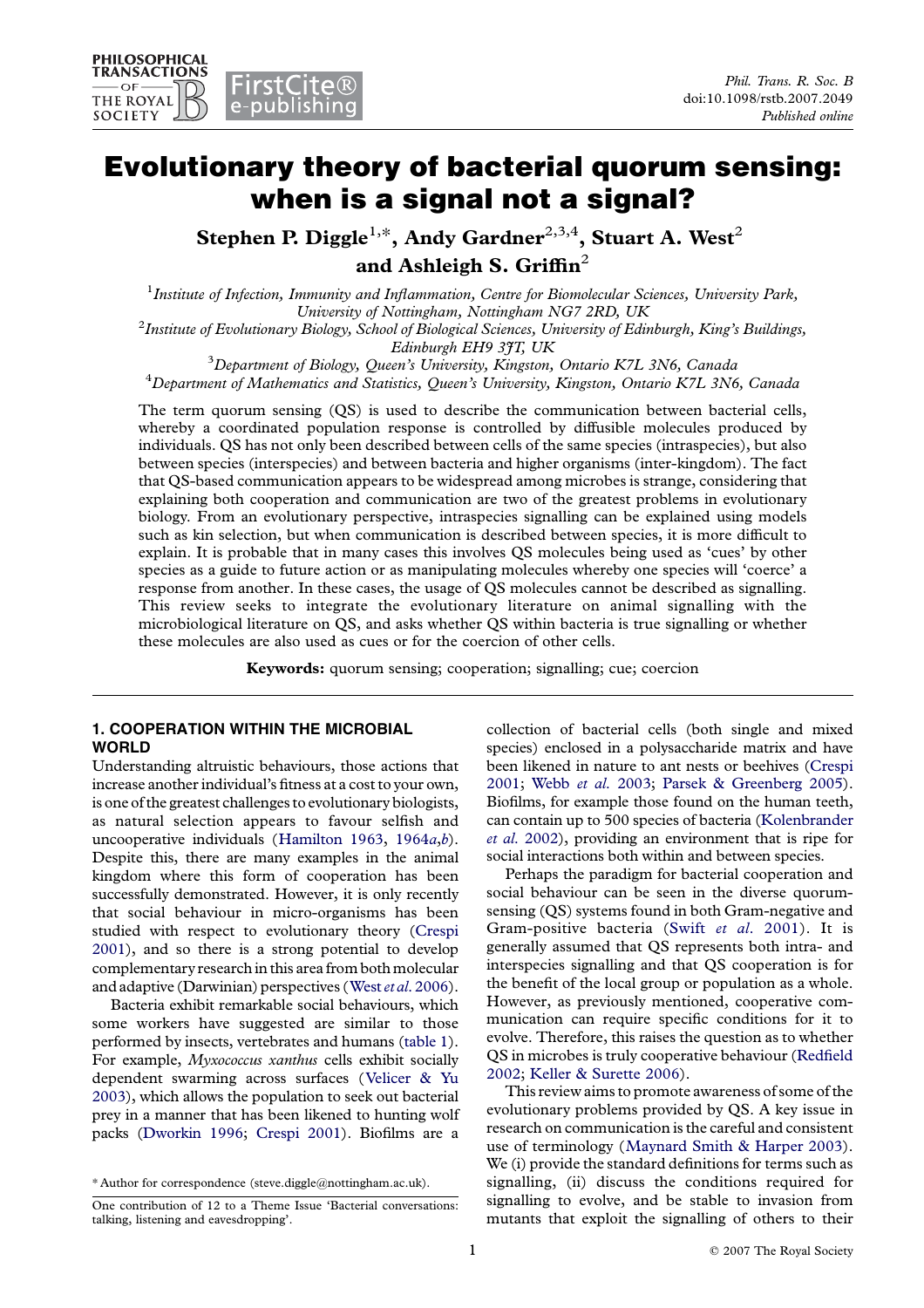| cooperative behaviour                       | group-derived benefits                                                                                | microbe examples                                                           | higher organism comparisons                    |
|---------------------------------------------|-------------------------------------------------------------------------------------------------------|----------------------------------------------------------------------------|------------------------------------------------|
| chemical communication<br>(quorum sensing)  | coordinated population<br>behaviour                                                                   | Vibrio fischeri, Pseudomonas<br>aeruginosa, Staphylococcus<br>aureus, etc. | pheromone production in<br>many social animals |
| biofilm formation                           | protection from adverse<br>environmental conditions                                                   | many species of bacteria                                                   | Burrows, nests, hives, cities                  |
| nitrogen fixation: mutualistic<br>behaviour | nutrients and niche protection<br>in nodules                                                          | <i>Rhizobium</i> spp. with legume<br>plants                                | yucca plant and yucca moth                     |
| foraging/hunting: nutrient<br>acquisition   | enhanced growth and coloni-<br>zation sometimes in<br>specialized niches                              | siderophore production for<br>iron acquisition in many<br>bacteria         | wolves, lions, humans                          |
| autolysis (suicide)                         | provides nutrients and DNA<br>for biofilm development                                                 | P. aeruginosa                                                              | apoptosis in eukaryotic cells                  |
| motility (swarming)                         | coordinated motility to a<br>nutrient source                                                          | Yersinia spp., Myxococcus<br>xanthus, P. aeruginosa                        | ants, termites                                 |
| antibiotic resistance                       | production of extracellular<br>enzymes (e.g. $\beta$ -lactamase)<br>to break down antimicro-<br>bials | Escherichia coli, Klebsiella spp.                                          | group defence, antipredator<br>vigilance       |
| immune modulation                           | modulation of immune<br>response to facilitate survi-<br>val within the host                          | P. aeruginosa, Porphyromonas<br>gingivalis, Helicobacter pylori            | helminth parasites                             |

<span id="page-1-0"></span>Table 1. Social traits exhibited by bacteria compared with examples from vertebrates and invertebrates.

selfish benefit, and (iii) use specific microbial examples to illustrate whether the molecules produced are primarily used as signals, cues or for coercion.

# 2. WHEN IS A SIGNAL NOT A SIGNAL?

When we see cell A produce a substance X that elicits a response in cell B, it is tempting to conclude that the substance produced is a signal, i.e. cell A is trying to tell cell B something. The word 'signal' is widely used to define such substances in the context of QS or communication between bacterial cells. However, the broad use of this term can confuse or even obscure the details of the interaction between the cells it attempts to describe. This has been well illustrated by research on communication and signalling in animals, where considerable confusion has arisen through different researchers using the same term to mean different things or different terms to mean the same thing ([Maynard](#page-7-0) Smith & Harper 2003).

This problem can be avoided if the different kinds of interactions that we observe when cell A elicits a response in cell B are differentiated, depending upon their consequences for cells A and B (table 2; [Maynard](#page-7-0) Smith & [Harper](#page-7-0) 2003). Specifically, a signal is defined as 'any act or structure that alters the behaviour of other organisms, which evolved owing to that effect, and which is effective because the receiver's response has also evolved'. This definition distinguishes a signal from a cue where the production of substance X by cell A has not evolved owing to its effect on cell B. For example, substance X may be a waste product produced by cell A that is detected by cell B. To demonstrate that substance X is a signal and not a cue, it is necessary to show that it evolved owing to the response it elicits. If the production of substance X by cell A forces a costly response from cell B, we differentiate this from signalling and term it as coercion or chemical manipulation.

Table 2. Types of communication are distinguished depending upon their fitness consequences to the sender and the responder. (Consequences are either beneficial  $(+)$  or costly  $(-)$ .)

|          | evolved owing to the effect benefits the receiver<br>on the sender $\text{(cell A)}$ to respond $\text{(cell B)}$ |  |
|----------|-------------------------------------------------------------------------------------------------------------------|--|
| signal   |                                                                                                                   |  |
| cue      |                                                                                                                   |  |
| coercion |                                                                                                                   |  |

Does it matter and should we bother? The answer is yes for two reasons. First, it is important for general understanding if there is a consensus on the use of terms. This is a lesson hard learned by biologists working on signalling in higher organisms ([Maynard](#page-7-0) Smith & [Harper](#page-7-0) 2003; see also West et al. [2007\)](#page-8-0). Second, and more importantly, we can make very different predictions about the behaviour of bacterial cells depending on whether they are communicating by a signal, a cue or coercion (table 2). For example, if a molecule is a signal, then we can say several things. (i) It is beneficial to cell B to respond. (ii) The response of cell B benefits cell A. (iii) It might be possible for a signaller to cheat in the amount of signal that they produce either to: (a) free ride on the back of other signallers (avoiding the cost of producing substance X) or (b) manipulate responders (signal can become coercive). (iv) There must be some mechanism that provides a shared interest to cells A and B, otherwise cheaters would invade and make the signalling unstable—in  $§3c$  we discuss how kin selection provides a solution to this problem. (v) A signalling system is likely to be more complex than a system involving a cue to remain stable in the face of evolution for individuals to make less substance X or for individuals to respond less.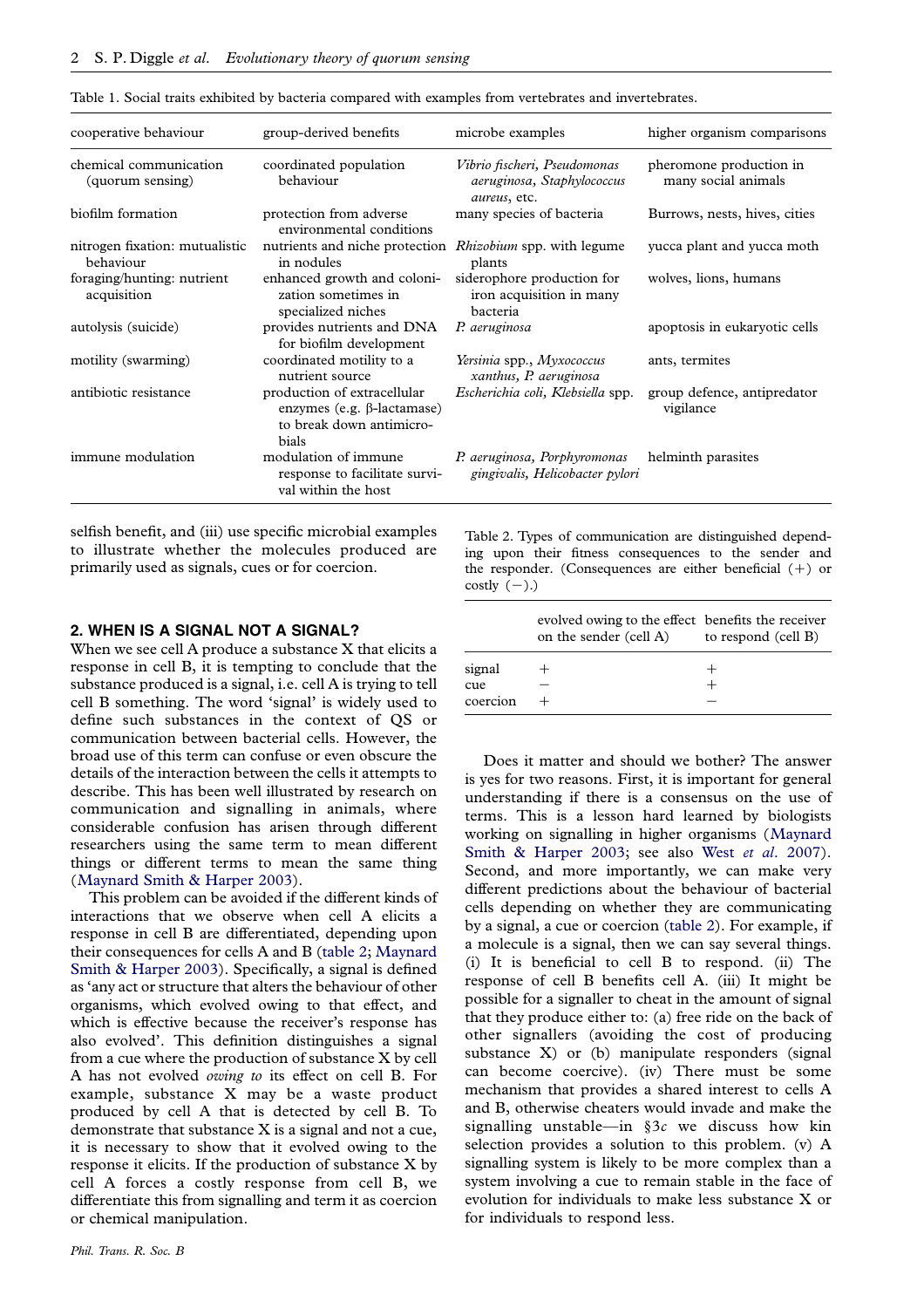# 3. EVOLUTIONARY THEORY FOR QUORUM **SENSING**

### (a) The problems of communication and cooperation

Two of the greatest problems for evolutionary biology are explaining cooperation and communication ([Hamilton](#page-7-0) 1964b; Maynard Smith & [Szathmary](#page-7-0) [1995](#page-7-0); [Maynard](#page-7-0) Smith & Harper 2003). However, they appear to come together in QS, causing a double problem (Brown & [Johnstone](#page-6-0) 2001; [Redfield](#page-8-0) 2002; Keller & [Surette](#page-7-0) 2006). In this section, we consider the conditions under which QS coordinating cooperation can be evolutionarily stable.

The problem of cooperation is why should an individual carry out a behaviour that is costly to perform, but benefits other individuals or the local group ([Hamilton](#page-7-0) 1963, [1964](#page-7-0)a,[b](#page-7-0))? Such cooperation is vulnerable to invasion by cheaters who do not cooperate, but gain the benefit from others cooperating. This problem is well known in the fields of economics and human morality, where it is termed the tragedy of the commons ([Hardin](#page-7-0) 1968). The tragedy is that as a group, individuals would do better with cooperation, but this is not stable because each individual gains by selfishly pursuing his or her own short-term interests.

We have recently reviewed this problem in a microbial context elsewhere (West et al. [2006\)](#page-8-0). An obvious case in which it arises is when cells produce extracellular products for nutrient acquisition ([Dinges](#page-7-0) et al. [2000](#page-7-0); Greig & [Travisano](#page-7-0) 2004; [Griffin](#page-7-0) et al. [2004](#page-7-0)), antibiotics (Riley & [Wertz](#page-8-0) 2002), immune modulation molecules [\(Brown](#page-6-0) 1999; [Tateda](#page-8-0) et al. [2003](#page-8-0); Hooi et al. [2004\)](#page-7-0), antibiotic degradation compounds (e.g. b-lactamases; [Ciofu](#page-6-0) et al. 2000; [Dugatkin](#page-7-0) et al. 2005) and biosurfactants (e.g. rhamnolipids) for motility ([Velicer](#page-8-0) & Yu 2003; [Daniels](#page-6-0) et al. [2004](#page-6-0)). These products are costly to the individual to produce, but provide a benefit to the individuals in the local group or population. Economic and evolutionary theory refers to such things as public goods ([Dionisio](#page-7-0) & [Gordo](#page-7-0) 2006). Many bacterial products termed 'virulence factors' are likely to be public goods—their coordinated production leading to damage to the host. The problem in these cases is that cheaters who do not pay the cost of producing such goods can still gain the benefit from neighbouring cooperators who do (for an experimental demonstration, see [Griffin](#page-7-0) et al. 2004). This makes the cooperative production of public goods unstable, unless a mechanism such as kin selection operates (see §3c; [Brown](#page-6-0) 1999; West & [Buckling](#page-8-0) 2003).

The problem of communication is how can communication be reliable ([Maynard](#page-7-0) Smith & Harper [2003](#page-7-0))? Why do individuals convey honest information about themselves, to the benefit of other individuals? Why would they not give a false signal to their selfish advantage? If communication is not reliable, then why should the receiver listen to it? The problem is reviewed for communication in general by [Maynard](#page-7-0) Smith & [Harper](#page-7-0) (2003) and within the specific context of bacteria by Keller & [Surette](#page-7-0) (2006).

# (b) The problem of quorum sensing

QS is generally assumed to coordinate cooperative behaviours in bacteria. Specifically, QS appears to

Phil. Trans. R. Soc. B

provide a means for individual bacteria to assess local cell density and to engage in cooperation once a threshold density has been reached. Many cooperative ventures will not be worthwhile until a sufficient number of cells are present, so one would expect facultative cooperation based on the presence of cues, such as QS molecules that act as a proxy for cell density. The idea is that signalling molecules are released, and that this rate of release is increased further by signal molecules. This leads to positive feedback at high cell densities, and a dramatic increase in cooperative effort ([Williams](#page-8-0) et al. 2000; Swift et al. [2001](#page-8-0)).

However, this communication may potentially be invaded by cheaters that exploit this system ([Brown](#page-6-0) & [Johnstone](#page-6-0) 2001; [Redfield](#page-8-0) 2002; Keller & [Surette](#page-7-0) [2006](#page-7-0)). One possibility is a cheater that does not produce QS molecules, and so benefits from monitoring the local cell density without investing effort into the dissemination of this information. An alternate possibility for a cheater would be to overproduce the costly signal, but not respond to it, hence coercing its neighbours into greater production of public goods. The crucial point here is that both signalling and responding to a signal with the production of public goods are costly. Consequently, there must be benefits that outweigh these—otherwise, the system could be invaded by cheaters that did not signal or cooperate.

### $(c)$  A kin selection model of quorum sensing

Kin selection theory provides an explanation for cooperation or communication between relatives ([Hamilton](#page-7-0) 1964b). By helping a close relative to reproduce, an individual is still passing on its own genes to the next generation, albeit indirectly. This theory is formalized by Hamilton's rule ([Hamilton](#page-7-0) [1963](#page-7-0), [1964](#page-7-0)a,[b](#page-7-0)), which states that altruistic cooperation is favoured when  $rb - c > 0$ , where c is the fitness cost to the altruist;  $b$  is the fitness cost to the beneficiary; and  $r$ is their genetic relatedness. This predicts that individuals should be more likely to cooperate when social partners are more closely related (higher  $r$ ). For example, high levels of production of public goods are predicted when relatedness is higher among the interacting bacteria (West & [Buckling](#page-8-0) 2003). Relatedness could often be extremely high in bacteria because limited dispersal and clonal reproduction can lead to the individuals interacting over a small area being predominantly clone-mates (West et al. [2006](#page-8-0)).

Brown & [Johnstone](#page-6-0) (2001) developed a kin selection model of QS. They made the following assumptions.

- (i) Signalling is costly to the individual. The fitness of an individual cell is negatively correlated with the amount of signalling by that individual.
- (ii) The production of public goods, in response to QS, is costly to the individual. The fitness of an individual cell is negatively correlated with the amount of public goods produced by that individual.
- (iii) The production of public goods provides a benefit to the local group to interacting cells (the group). The fitness of an individual cell is positively correlated with the average amount of public goods produced by the local individuals.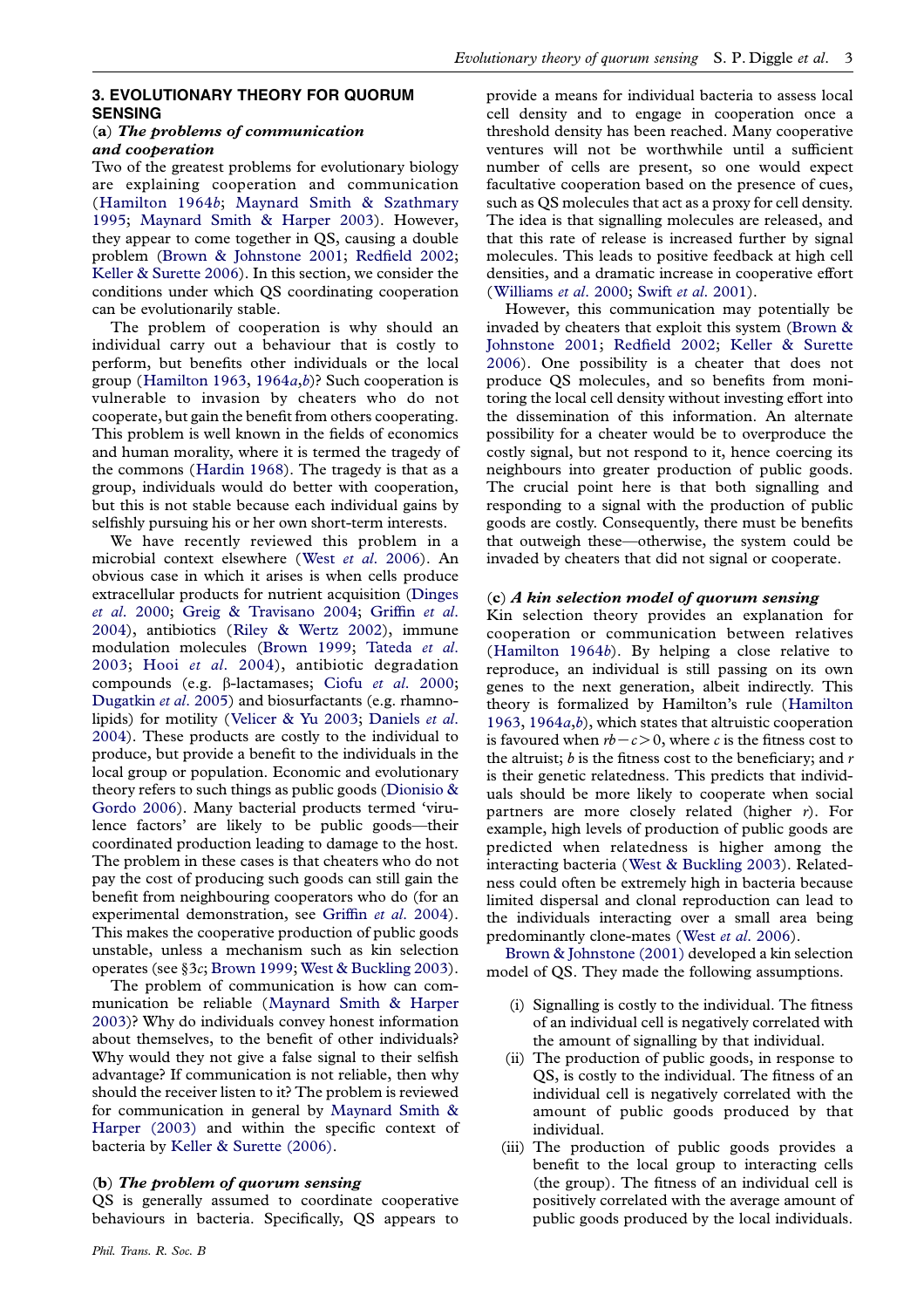(iv) The benefit of producing public goods is greater at higher population densities. The fitness benefit to an individual cell of a certain level of local public goods production is positively correlated with cell density.

Brown & [Johnstone](#page-6-0) (2001) then made predictions for the evolutionarily stable level of signalling (production of signalling molecule) and cooperation (public goods production). A behaviour is described as an evolutionarily stable strategy (ESS) if it cannot be invaded or beaten by a mutant performing any other strategy once it has been adopted by the majority of individuals ([Maynard](#page-7-0) Smith & Price 1973). In particular, they examined the consequences of variation in mean population density and relatedness (r). They found the results as follows.

- (i) Result 1. The ESS level of signalling and public goods production both increased with greater population densities. At low densities, there is little to be gained from the cooperative production of public goods.
- (ii) Result 2. The ESS level of production of public goods increased with higher relatedness between the interacting bacteria (figure  $1a$ ). This is expected because greater levels of cooperation are favoured with a higher relatedness. However, appreciable levels of cooperation can be predicted even when relatedness is relatively low.
- (iii) Result 3. The ESS level of signalling showed a domed relationship with relatedness (figure 1b). At high relatedness, there is a shared interest in cooperation and cheap signalling. At low relatedness, there is no selection for cooperation, and hence no selection for signalling to coordinate this. With intermediate relatedness, there can still be selection to cooperatively produce public goods, but it is in the individual's interest to produce less public goods than the other local cells (because  $r$ <1). This favours higher levels of signalling in an attempt to manipulate competitors to cooperate more (which in turn leads to the signal being increasingly ignored). This is termed 'competitive devaluation of signal strength'.

#### (d) Other models of quorum sensing

Brown & [Johnstone's](#page-6-0) (2001) model provides a clear and elegant application of kin selection theory to QS. However, as they stress, it makes many simplifications, the relaxing of which may have important consequences. Furthermore, much more has been learnt about QS since, and we should also consider alternative possible explanations for QS.

Brown & [Johnstone's](#page-6-0) (2001) model could be extended to investigate the consequences of several biological complexities. It has been found that signalling molecules can have multiple functions, and this would alter the relative cost and benefit of their production, as well as how this would vary with the social context. For example, they can also function as



Figure 1. Brown and Johnstone's theoretical model of quorum signalling. (a) Cooperation effort increases with increasing relatedness, because the inclusive fitness benefits of cooperation are maximal at high relatedness and minimal at low relatedness. (b) Signalling effort is a dome-shaped function of relatedness, because at low relatedness there is little inclusive fitness benefit to be accrued from organizing a cooperative venture, and at high relatedness there is little conflict so that a cheap signal is favoured, whereas at intermediate relatedness cooperation is worthwhile, yet there is also a scope for conflict, hence a costly signal is required to initiate competition.

antibiotics ([Stein](#page-8-0) 2005), potentially as public goods, such as iron-scavenging molecules [\(Kaufmann](#page-7-0) et al. [2005;](#page-7-0) [Diggle](#page-7-0) et al. 2007) and potent immune modulators ([Telford](#page-8-0) et al. 1998; [Tateda](#page-8-0) et al. 2003; Hooi et al. [2004\)](#page-7-0). Signal molecule production and secretion may also be linked to the production of other molecules through excretion in membrane vesicles ([Mashburn](#page-7-0) & Whiteley 2005). Another possibility is that different types of signal need to be considered, with different costs or specificity. It appears that specificity and cost vary across signals, with cheap-to-produce signals being used very generally across species, and more expensive signals being more specific, within species, possibly even within lineage (Keller & [Surette](#page-7-0) [2006](#page-7-0)).

Kin selection is not the only possible explanation for cooperation [\(Sachs](#page-8-0) et al. 2004; West et al. [2006](#page-8-0)). An alternative explanation for cooperation is that it provides a direct benefit to the individual that performs the behaviour, which outweighs the cost of performing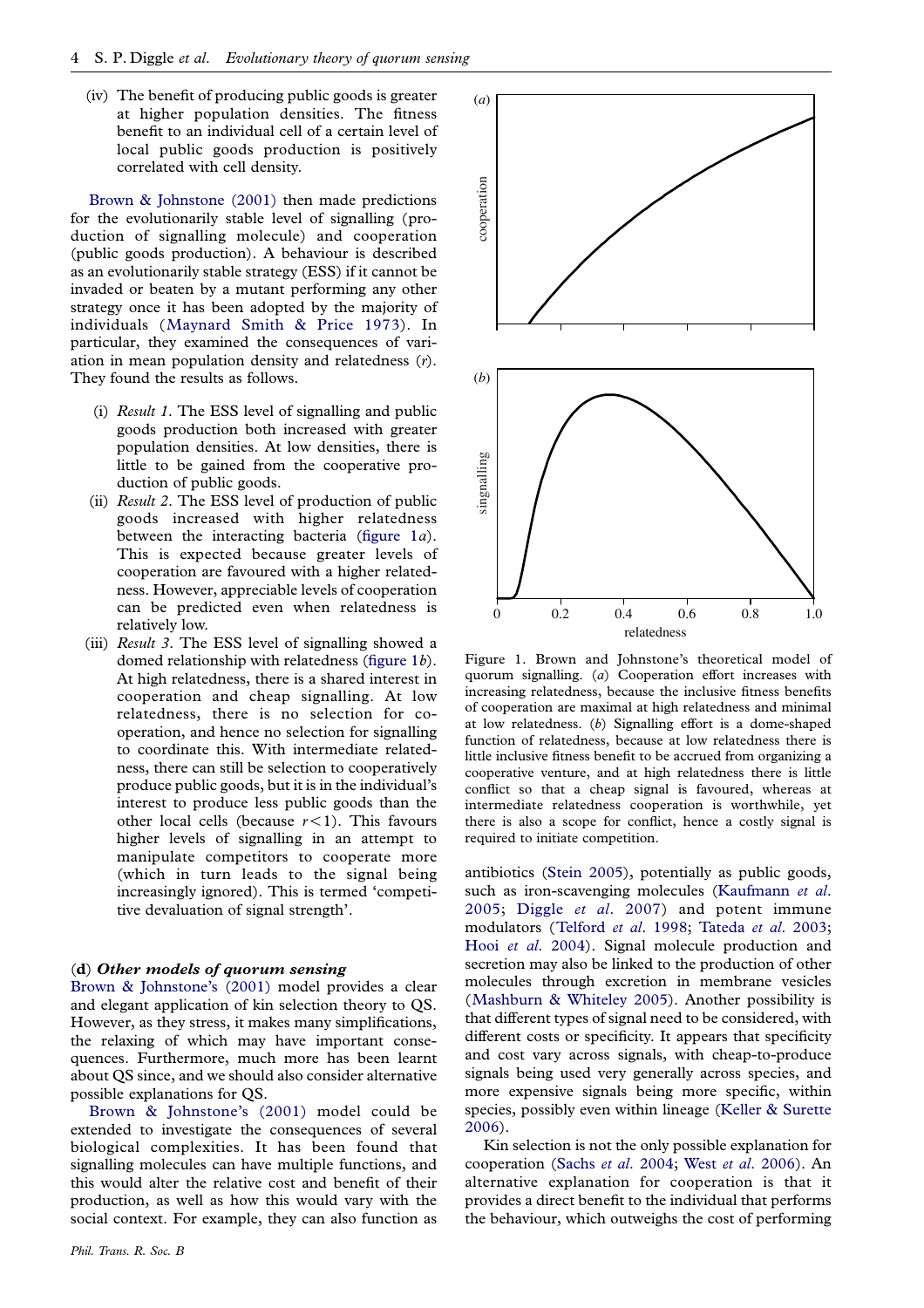the behaviour (i.e. it is mutually beneficial, not altruistic; West et al. [2006\)](#page-8-0). An example of this would be if the waste product of one species provided a benefit to individuals of a second species (by-product benefit), and hence the second species could be selected to cooperatively help individuals of the first species in order to increase the by-product benefits [\(Sachs](#page-8-0) et al. [2004](#page-8-0)). It would be extremely interesting to see whether communication between species can be evolutionarily stable in such cases. There are several other forms of direct benefit to cooperation that could be examined from a QS and communication perspective—for example, when cooperation is stabilized between nonrelatives by policing or punishment of non-cooperators ([Frank](#page-7-0) 2003).

Another possibility, suggested by [Redfield](#page-8-0) (2002), is that autoinducer molecules are not released to signal other cells. Redfield argues that autoinducer secretion and response may have a more direct benefit, by allowing individual cells to determine how rapidly secreted molecules move away from the cell. This diffusion sensing could allow cells to regulate secretion of public goods to minimize losses owing to extracellular diffusion and mixing. This is an alternative explanation for QS evolution, and diffusion effects could also be incorporated into kin selection models. It should also be considered that production of these molecules may have initially evolved for one reason (e.g. diffusion sensing), but it is now maintained for another (e.g. QS). The hypotheses need not be alternatives, as it may be the case that diffusion-sensing benefits are crucial for the maintenance of this trait, yet they are still monitored for QS purposes. Probably, both functions will be of importance in understanding when and why these molecules are produced.

#### 4. DEFINING SIGNALLING IN BACTERIA

The phrase 'quorum sensing' was first termed by Fuqua et al. [\(1994\)](#page-7-0) and is generally used to describe the phenomenon whereby the accumulation of 'signalling' molecules enables a single cell to sense the number of bacteria (cell density) and therefore the population as a whole can make a coordinated response. To date, several classes of extracellular signal molecule have been described in bacteria, including N-acylhomoserine lactones (AHLs; [Swift](#page-8-0) et al. [2001](#page-8-0)), 2-alkyl-4(1H)-quinolones (AHQs; Déziel et al. [2004](#page-6-0); [Diggle](#page-7-0) et al. 2006), cyclic di-peptides ([Holden](#page-7-0) et al. 1999), autoinducer-2 (AI-2; [Bassler](#page-6-0) et al. [1997\)](#page-6-0) and small modified peptides ([Novick](#page-8-0) [2003](#page-8-0)). However, as discussed earlier, the fact that a compound produced by cell A elicits a response in cell B does not necessarily mean that there is true signalling between the cells and may represent cell B using the molecule as a 'cue' or cell A coercing cell B into a certain action. In this section we discuss examples of QS between single populations and mixed populations of bacteria and suggest whether this can be considered as signalling, a response to a cue or coercion (see also Keller & [Surette](#page-7-0) 2006).

Generally communication in bacteria can be divided into three main areas, which are as follows.

- (i) Intraspecies. Communication arising or occurring within a single bacterial species.
- (ii) Interspecies. Communication arising between two or more distinct species of bacteria.
- (iii) Inter-kingdom. Communication arising between a bacterial species and a higher organism.

#### (a) Intraspecies communication

In Gram-negative bacteria, the most intensely studied QS systems rely upon the interaction of AHL signal molecules synthesized by LuxI-type AHL synthases with LuxR-type transcriptional regulator proteins. Together, the LuxR–AHL complex activates the expression of specific target genes ([Lazdunski](#page-7-0) et al. [2004](#page-7-0)). A simple example of this can be seen in the marine bacterium Vibrio fischeri ([Nealson](#page-7-0) et al. 1970). This organism forms a symbiotic relationship with the squid Euprymna scolopes, where it colonizes the light organ ([McFall-Ngai](#page-7-0) & Ruby 2000). At low cell densities, the bacterial population does not luminesce, but at high densities, there is a coordinated switch on of bioluminescence. This production of light has been shown to be mediated by a diffusible AHL molecule (N-(3-oxohexanoyl)homoserine lactone; 3O-C6-HSL) synthesized by the LuxI protein. At a critical concentration, 3O-C6-HSL binds to LuxR and the complex activates expression of the luxCDABE operon resulting in coordinated bioluminescence production ([Fuqua](#page-7-0) et al. [1994](#page-7-0)). Under laboratory conditions, it is possible to stimulate early induction of bioluminescence simply by providing the cells with exogenous 3O-C6-HSL. It is not clear why *V. fischeri* cells have a shared interest that favours signalling and cooperation to produce light. The possibilities are a high relatedness between the cells within a light organ or the avoidance of punishment from the host squid if light is not produced (analogous to why rhizobia fix nitrogen for their host plants; [West](#page-8-0) et al. [2002](#page-8-0)a; [Kiers](#page-7-0) et al. 2003).

As many species of Gram-negative bacteria have been shown to produce AHL signalling molecules, similar examples can also be seen in other species [\(Swift](#page-8-0) et al. 2001; [Lazdunski](#page-7-0) et al. 2004). Some bacteria have been shown to regulate production of virulence determinants in a cell density-dependent manner. For example, Erwinia carotovora subsp. carotovora coordinately produces both exoenzymes, which destroy plant tissue, and the antibiotic carbapenem in response to critical concentrations of 3O-C6-HSL ([Jones](#page-7-0) et al. 1993). Similarly, the opportunistic pathogen, Pseudomonas aeruginosa, regulates an arsenal of extracellular virulence factors using a complex hierarchical QS cascade involving two major AHL molecules, namely (N-(3-oxododecanoyl)-L-homoserinelactone (3O-C12-HSL) and Nbutanoylhomoserine lactone (C4-HSL; [Venturi](#page-8-0) [2006](#page-8-0)). In such cases, it is probable that these are examples where QS molecules can be classified as 'signals' between cells as the production by cell A has evolved due to its effects on cell B, which in turn has evolved a response to the signal ([Maynard](#page-7-0) Smith & [Harper](#page-7-0) 2003). We suspect that kin selection is the mechanism to explain the evolutionary stability of such signalling, as discussed in §3. Although the AHL family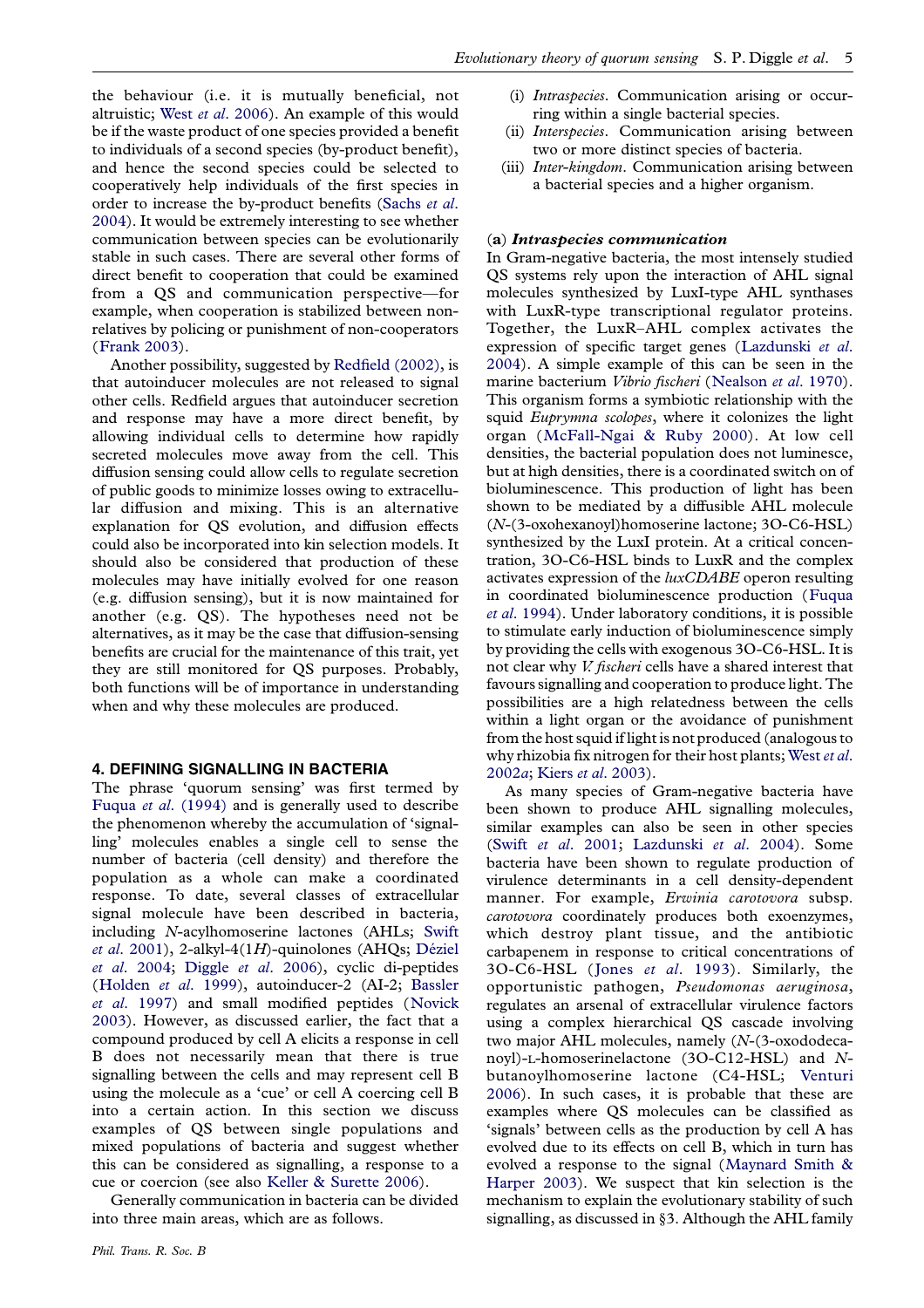of QS molecules has been described in a wide variety of Gram-negative bacterial species ([Lazdunski](#page-7-0) et al. [2004](#page-7-0)), crucially they tend to differ between bacterial species. AHLs consist of a conserved homoserine lactone ring connected via an amide bond to an acyl side chain, which can vary in length from 4 to 18 carbons. In addition, these side chains may or may not be modified with a 3-hydroxy or a 3-oxo group, potentially providing a large variety of potential AHL molecules. Many species of bacteria will only respond to their cognate molecule(s), providing a certain degree of specificity, and therefore AHL signalling is generally of an intraspecies nature. Some bacteria, however, are able to 'exploit' AHLs produced by another species and this will be discussed later.

While it is plausible to view AHLs as signals between cells of the same species, the situation is often more complicated as some AHLs have been shown to have multiple functions. For example, 3O-C12-HSL produced by P. *aeruginosa* has been reported to have immunomodulatory properties ([Telford](#page-8-0) et al. 1998; [Tateda](#page-8-0) et al. 2003). It is unlikely that this involves signalling between the host and the bacteria. More probably, this represents 3O-C12-HSL 'chemically manipulating' or 'coercing' the host immune response to the benefit of the bacterial population.

The world of microbial communication is not limited to Gram-negative bacteria. Gram-positive bacteria also produce QS molecules, but tend to use post-translationally modified autoinducing peptides (AIPs). For example, Staphylococcus aureus uses AIPs to regulate the production of exotoxins in response to a critical concentration of peptide ([Novick](#page-8-0) 2003).

Explaining cooperative signalling at the intraspecies level requires some kind of mechanism. The production of a costly signal for the common good makes this type of communication exploitable by cheaters who do not contribute to signal production, but reap the benefits of QS-mediated behaviour; for example, acquisition of nutrients provided by QS-dependent exoenzyme production. In fact, recent work has shown that many P. aeruginosa clinical isolates are QS defective and make very few virulence factors when grown in the laboratory ([Denervaud](#page-6-0) et al. 2004; [Schaber](#page-8-0) et al. 2004; Lee et al. [2005](#page-7-0)), suggesting that it may be beneficial not to signal under certain environmental conditions, or that cheaters can invade in long-term infections (West et al. [2006](#page-8-0)). As local populations of cells are likely to be closely related, then one way that cooperation can be maintained is via kin selection, which requires a sufficiently high relatedness between the cooperating individuals ([West](#page-8-0) et al. [2006](#page-8-0)). Limited dispersal (population viscosity) would tend to keep relatives together ([Hamilton](#page-7-0) [1964](#page-7-0) $a$ , $b$ ). In this case, indiscriminate altruism may be favoured because neighbours will tend to be relatives (West et al.  $2002b$  $2002b$ ). This type of mechanism is likely to be of huge importance in micro-organisms, where asexual reproduction means that single cells colonize and grow in a local area. In this case, the individuals interacting over a small area will be clonal, which can be very conducive to the evolution of cooperation.

#### (b) Interspecies communication: bacterial 'crosstalk'

A third class of QS signal molecule was described to be produced by the marine bacterium Vibrio harveyi. Bioluminescence in this organism is cooperatively regulated by AHLs and a molecule termed AI-2, which is a furanosyl borate diester produced by the enzyme LuxS [\(Chen](#page-6-0) et al. 2002). The identification of the luxS gene required for the production of AI-2 [\(Surette](#page-8-0) et al. 1999) sparked an exponential increase into AI-2 signalling research, the reason being that the  $luxS$  gene can be found in a wide variety of bacterial genera ([Winzer](#page-8-0) et al. 2002a,[b](#page-8-0), [2003\)](#page-8-0).

Importantly, representatives of both Gram-negative and Gram-positive bacteria carry this particular gene and, consequently, AI-2 production has been demonstrated in many species of bacteria. This has led to the hypothesis that AI-2 is employed as interspecies communication or 'bacterial Esperanto' ([Winans](#page-8-0) [2002\)](#page-8-0). This idea is difficult to explain from an evolutionary point of view, as cooperation between species is even harder to explain than within species. The major difference is that kin selection, as discussed in §3, will not be important across species. There are mechanisms by which cooperation can be favoured between species, such as by-product benefit [\(Sachs](#page-8-0) et al. 2004; Foster & [Wenseleers](#page-7-0) 2006) or to avoid punishment (West et al. [2002](#page-8-0)a; [Kiers](#page-7-0) et al. [2003](#page-7-0)), but these are expected to be relatively rare (West et al. [2006](#page-8-0)).

It must therefore be questioned whether AI-2 can be defined as a true signal. For this to be the case, AI-2 must be (i) diffused from the cell, (ii) taken up by a neighbouring cell, (iii) elicit a response from that cell because the receiver's response has evolved, and (iv) benefit both the producer and the receiver. Clearly, points (i) and (ii) are met with respect to AI-2, but there are major doubts about points (iii) and (iv). Despite AI-2 being produced by many genera, there is very little evidence linking it with direct activation of any specific genes. Studies in many different bacteria have shown that *luxS* mutants differ phenotypically from wild-type strains; however, this can often be explained owing to a defect in a metabolic pathway. It is now well known that LuxS plays an important role in bacterial metabolism, contributing to the recycling of S-adenosyl-L-methionine, of which AI-2 is a metabolic by-product ([Winzer](#page-8-0) et al. 2002b). To date, only bioluminescence in *V. harveyi* ([Surette](#page-8-0) et al. 1999) and an ABC transporter in Salmonella typhimurium (termed Lsr; Taga et al. [2001](#page-8-0)) have been shown to be regulated by AI-2.In these species, we can speculate that AI-2 may be used as a cooperative signal in an intraspecies context. Theoretically, these species could also use AI-2 from other organisms to regulate these respective traits. In this case, however, it is inaccurate to use the term interspecies signalling as the receiver's response has not evolved in parallel with the producing bacterial species. In this scenario, we can say that both  $V$ . harveyi and S. typhimurium use the metabolic by-product AI-2 as an environmental cue to regulate gene expression. Interspecies signalling has also been suggested between avirulent oropharyngeal flora (OF; AI-2-positive) and P. aeruginosa (luxS and AI-2-negative) within the cystic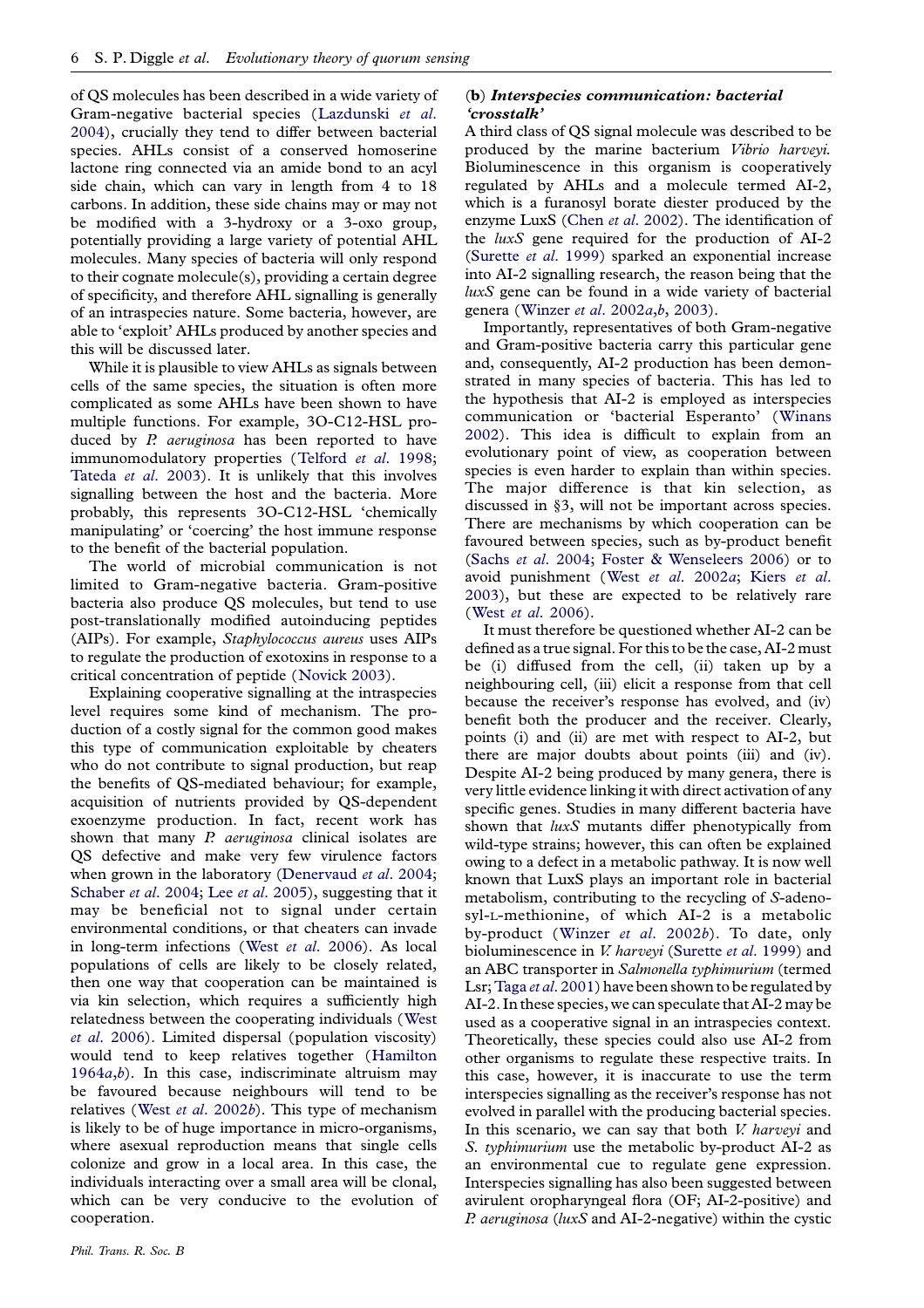<span id="page-6-0"></span>fibrosis (CF) lung ([Duan](#page-7-0) et al. 2003). Co-incubation of P. aeruginosa with OF bacteria resulted in an increase in virulence gene expression, which was attributed, at least in part, to AI-2. The mechanism for this is unknown as P. aeruginosa does not make AI-2, but we suggest that this is not an example of interspecies signalling. It is more probable that *P. aeruginosa* is able to use AI-2 as a cue, perhaps to assess its surroundings, or it may be that OF bacteria 'coerce' or manipulate  $P$ . aeruginosa into increased virulence, which may provide them with more nutrients.

Interspecies signalling between bacterial species using AHL molecules has also been suggested. P. aeruginosa and Burkholderia cepacia often occur together in the lungs of people with CF, where they are associated with high morbidity and mortality (Govan & [Deretic](#page-7-0) 1996; Eberl & [Tummler](#page-7-0) 2004). B. cepacia has been shown to upregulate production of virulence determinants in response to AHLs produced by *P. aeruginosa*, although this does not appear to happen the other way round. This type of behaviour has also been termed 'bacterial crosstalk', which is suggestive of a cooperative venture between two or more species. In this case, it suggests that B. cepacia uses P. aeruginosa AHLs as a cue to alter its behaviour rather than there being signalling between the two bacteria. P. *aeruginosa* pays the cost of producing the AHLs, possibly for within species signalling, but appears to gain no benefit from B. cepacia in return.

# (c) Communication across the prokaryote/ eukaryote division

Several recent reports have demonstrated that bacterial QS molecules (specifically AHLs) can affect gene expression in eukaryotes, as many eukaryotic hormones structurally resemble AHLs. This has been generally termed inter-kingdom signalling or global sensing [\(Shiner](#page-8-0) et al. 2005). AHL molecules have been experimentally demonstrated to affect a number of animal cell types, including murine and human primary cells ([Telford](#page-8-0) et al. 1998), breast cancer cells (Li et al. [2004](#page-7-0)), bone marrow macrophages ([Tateda](#page-8-0) et al. [2003\)](#page-8-0) and primary porcine arterial smooth muscle cells ([Lawrence](#page-7-0) et al. 1999). In addition, plant behaviour has also been shown to be modified by AHLs. The zoospores of the seaweed Enteromorpha have been shown to settle preferentially to AHLproducing biofilms of the marine bacterium Vibrio anguillarum (Joint et al. [2002\)](#page-7-0). Furthermore, higher organisms have mechanisms that appear to downregulate QS in micro-organisms. For example, the marine red alga Delisea pulchra produces a halogenated furanone that disrupts QS in several species of bacteria, including the swarming motility of Serratia liquefaciens [\(Givskov](#page-7-0) et al. 1996). This furanone has also been shown to disrupt P. aeruginosa biofilms ([Hentzer](#page-7-0) et al. [2002](#page-7-0)). These AHL 'mimics' attract interest as possible alternatives to antibiotic therapy. Whether these examples demonstrate signalling using small molecules between prokaryotes and eukaroytes is open to debate. In general, studies performed to date appear to show that either (i) the signalling bacterium manipulates or coerces its host into a certain action rather than there being a truly evolved signalling system between the two

# 5. CONCLUSIONS

Our aim has been to integrate the evolutionary literature on animal signalling with the microbiological literature on QS. We suspect that many cases of QS within species will represent signalling. This is because the natural history of many micro-organisms means that the interactions will be between relatives, in which case signalling and cooperation can be favoured by kin selection. In contrast, we suspect that most cases of QS between bacterial species or across kingdoms will represent cues or coercion. Although signalling and cooperation can be favoured between species, this requires very special conditions that are likely to be only rarely met. However, perhaps the most important point is that this is speculation—the major task for the future is experimental studies that determine the costs and benefits of communication to both the sender and the responder.

We would like to thank Klaus Winzer and Steve Atkinson for their useful comments and suggestions. We would also like to gratefully acknowledge the Royal Society as S.P.D., S.A.W., A.G. and A.S.G. are all supported by Royal Society University Research Fellowships.

# **REFERENCES**

- Bassler, B. L., Greenberg, E. P. & Stevens, A. M. 1997 Crossspecies induction of luminescence in the quorum-sensing bacterium Vibrio harveyi. J. Bacteriol. 179, 4043-4045.
- Brown, S. P. 1999 Cooperation and conflict in hostmanipulating parasites. Proc. R. Soc. B 266, 1899–1904. ([doi:10.1098/rspb.1999.0864](http://dx.doi.org/doi:10.1098/rspb.1999.0864))
- Brown, S. P. & Johnstone, R. A. 2001 Cooperation in the dark: signalling and collective action in quorum-sensing bacteria. Proc. R. Soc. B 268, 961–965. [\(doi:10.1098/rspb.](http://dx.doi.org/doi:10.1098/rspb.2001.1609) [2001.1609](http://dx.doi.org/doi:10.1098/rspb.2001.1609))
- Chen, X., Schauder, S., Potier, N., Van Dorsselaer, A., Pelczer, I., Bassler, B. L. & Hughson, F. M. 2002 Structural identification of a bacterial quorum-sensing signal containing boron. Nature 415, 545-549. ([doi:10.](http://dx.doi.org/doi:10.1038/415545a) [1038/415545a\)](http://dx.doi.org/doi:10.1038/415545a)
- Ciofu, O., Beveridge, T. J., Kadurugamuwa, J., Walther-Rasmussen, J. & Hoiby, N. 2000 Chromosomal betalactamase is packaged into membrane vesicles and secreted from Pseudomonas aeruginosa. J. Antimicrob. Chemother. 45, 9–13. [\(doi:10.1093/jac/45.1.9\)](http://dx.doi.org/doi:10.1093/jac/45.1.9)
- Crespi, B. J. 2001 The evolution of social behavior in microorganisms. Trends Ecol. Evol. 16, 178–183. ([doi:10.](http://dx.doi.org/doi:10.1016/S0169-5347(01)02115-2) [1016/S0169-5347\(01\)02115-2\)](http://dx.doi.org/doi:10.1016/S0169-5347(01)02115-2)
- Daniels, R., Vanderleyden, J. & Michiels, J. 2004 Quorum sensing and swarming migration in bacteria. FEMS Microbiol. Rev. 28, 261–289. ([doi:10.1016/j.femsre.2003.](http://dx.doi.org/doi:10.1016/j.femsre.2003.09.004) [09.004\)](http://dx.doi.org/doi:10.1016/j.femsre.2003.09.004)
- Denervaud, V., TuQuoc, P., Blanc, D., Favre-Bonte, S., Krishnapillai, V., Reimmann, C., Haas, D. & van Delden, C. 2004 Characterization of cell-to-cell signaling-deficient Pseudomonas aeruginosa strains colonizing intubated patients. *J. Clin. Microbiol.* 42, 554-562. ([doi:10.1128/](http://dx.doi.org/doi:10.1128/JCM.42.2.554-562.2004) [JCM.42.2.554-562.2004\)](http://dx.doi.org/doi:10.1128/JCM.42.2.554-562.2004)
- Déziel, E., Lépine, F., Milot, S., He, J. X., Mindrinos, M. N., Tompkins, R. G. & Rahme, L. G. 2004 Analysis of Pseudomonas aeruginosa 4-hydroxy-2-alkylquinolines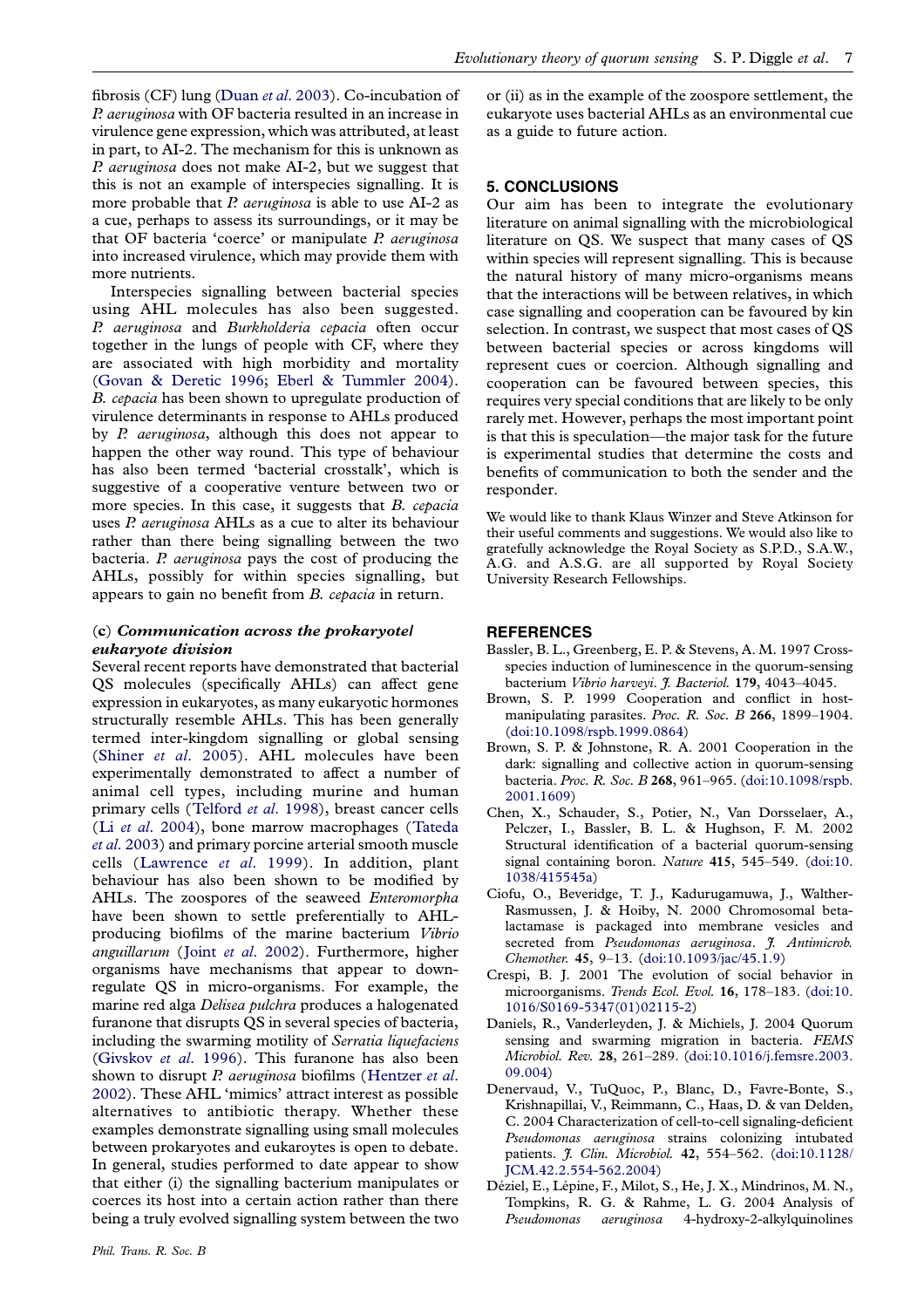<span id="page-7-0"></span>(HAQs) reveals a role for 4-hydroxy-2-heptylquinoline in cell-to-cell communication. Proc. Natl Acad. Sci. USA 101, 1339–1344. ([doi:10.1073/pnas.0307694100](http://dx.doi.org/doi:10.1073/pnas.0307694100))

- Diggle, S. P., Cornelis, P., Williams, P. & Camara, M. 2006 4-Quinolone signalling in Pseudomonas aeruginosa: old molecules, new perspectives. Int. J. Med. Microbiol. 296, 83–91. [\(doi:10.1016/j.ijmm.2006.01.038\)](http://dx.doi.org/doi:10.1016/j.ijmm.2006.01.038)
- Diggle, S. P. et al. 2007 The Pseudomonas aeruginosa 4-quinolone signal molecules HHQ and PQS play multifunctional roles in quorum sensing and iron entrapment. Chem. Biol. 14, 87–96. ([doi:10.1016/j.chembiol.2006.](http://dx.doi.org/doi:10.1016/j.chembiol.2006.11.014) [11.014\)](http://dx.doi.org/doi:10.1016/j.chembiol.2006.11.014)
- Dinges, M. M., Orwin, P. M. & Schlievert, P. M. 2000 Exotoxins of Staphylococcus aureus. Clin. Microbiol. Rev. 13, 16–34.
- Dionisio, F. & Gordo, I. 2006 The tragedy of the commons, the public goods dilemma, and the meaning of rivalry and excludability in evolutionary biology. Evol. Ecol. Res. 8, 321–332.
- Duan, K. M., Dammel, C., Stein, J., Rabin, H. & Surette, M. G. 2003 Modulation of Pseudomonas aeruginosa gene expression by host microflora through interspecies communication. Mol. Microbiol. 50, 1477–1491. ([doi:10.1046/](http://dx.doi.org/doi:10.1046/j.1365-2958.2003.03803.x) [j.1365-2958.2003.03803.x\)](http://dx.doi.org/doi:10.1046/j.1365-2958.2003.03803.x)
- Dugatkin, L. A., Perlin, M., Lucas, J. S. & Atlas, R. 2005 Group-beneficial traits, frequency-dependent selection and genotypic diversity: an antibiotic resistance paradigm. Proc. R. Soc. B 272, 79-83. ([doi:10.1098/rspb.2004.2916\)](http://dx.doi.org/doi:10.1098/rspb.2004.2916)
- Dworkin, M. 1996 Recent advances in the social and developmental biology of the myxobacteria. Microbiol. Rev. 60, 70–102.
- Eberl, L. & Tummler, B. 2004 Pseudomonas aeruginosa and Burkholderia cepacia in cystic fibrosis: genome evolution, interactions and adaptation. Int. J. Med. Microbiol. 294, 123–131. [\(doi:10.1016/j.ijmm.2004.06.022\)](http://dx.doi.org/doi:10.1016/j.ijmm.2004.06.022)
- Foster, K. R. & Wenseleers, T. 2006 A general model for the evolution of mutualisms. *J. Evol. Biol.* 19, 1283-1293. ([doi:10.1111/j.1420-9101.2005.01073.x](http://dx.doi.org/doi:10.1111/j.1420-9101.2005.01073.x))
- Frank, S.A. 2003 Perspective: repression of competition and the evolution of cooperation. Evolution 57, 693-705. ([doi:10.](http://dx.doi.org/doi:10.1554/0014-3820(2003)057%5B0693:PROCAT%5D2.0.CO;2) [1554/0014-3820\(2003\)057\[0693:PROCAT\]2.0.CO;2](http://dx.doi.org/doi:10.1554/0014-3820(2003)057%5B0693:PROCAT%5D2.0.CO;2))
- Fuqua,W. C.,Winans, S. C. & Greenberg,E.P. 1994 Quorum sensing in bacteria—the LuxR–LuxI family of cell densityresponsive transcriptional regulators. J. Bacteriol. 176, 269–275.
- Givskov, M., DeNys, R., Manefield, M., Gram, L., Maximilien, R., Eberl, L., Molin, S., Steinberg, P. D. & Kjelleberg, S. 1996 Eukaryotic interference with homoserine lactone-mediated prokaryotic signaling. J. Bacteriol. 178, 6618–6622.
- Govan, J. R. W. & Deretic, V. 1996 Microbial pathogenesis in cystic fibrosis: mucoid Pseudomonas aeruginosa and Burkholderia cepacia. Microbiol. Rev. 60, 539–574.
- Greig, D. & Travisano, M. 2004 The Prisoner's Dilemma and polymorphism in yeast SUC genes. Proc. R. Soc. B 271, S25–S26. ([doi:10.1098/rsbl.2003.0083](http://dx.doi.org/doi:10.1098/rsbl.2003.0083))
- Griffin, A. S., West, S. A. & Buckling, A. 2004 Cooperation and competition in pathogenic bacteria. Nature 430, 1024–1027. [\(doi:10.1038/nature02744\)](http://dx.doi.org/doi:10.1038/nature02744)
- Hamilton, W. D. 1963 Evolution of altruistic behavior. Am. Nat. 97, 354–356. ([doi:10.1086/497114](http://dx.doi.org/doi:10.1086/497114))
- Hamilton, W. D. 1964a Genetical evolution of social behaviour I. *J. Theor. Biol.* 7, 1-16. ([doi:10.1016/0022-](http://dx.doi.org/doi:10.1016/0022-5193(64)90038-4) [5193\(64\)90038-4\)](http://dx.doi.org/doi:10.1016/0022-5193(64)90038-4)
- Hamilton, W. D. 1964b Genetical evolution of social behaviour II. *J. Theor. Biol.* 7, 17-52. ([doi:10.1016/](http://dx.doi.org/doi:10.1016/0022-5193(64)90039-6) [0022-5193\(64\)90039-6\)](http://dx.doi.org/doi:10.1016/0022-5193(64)90039-6)
- Hardin, G. 1968 Tragedy of commons. Science 162, 1243–1248. [\(doi:10.1126/science.162.3859.1243](http://dx.doi.org/doi:10.1126/science.162.3859.1243))
- Hentzer, M. et al. 2002 Inhibition of quorum sensing in Pseudomonas aeruginosa biofilm bacteria by a halogenated furanone compound. Microbiology 148, 87–102.
- Holden, M. T. G. et al. 1999 Quorum-sensing cross talk: isolation and chemical characterization of cyclic dipeptides from Pseudomonas aeruginosa and other Gramnegative bacteria. Mol. Microbiol. 33, 1254-1266. ([doi:10.1046/j.1365-2958.1999.01577.x](http://dx.doi.org/doi:10.1046/j.1365-2958.1999.01577.x))
- Hooi, D. S. W., Bycroft, B. W., Chhabra, S. R., Williams, P. & Pritchard, D. I. 2004 Differential immune modulatory activity of Pseudomonas aeruginosa quorum-sensing signal molecules. Infect. Immun. 72, 6463–6470. ([doi:10.1128/](http://dx.doi.org/doi:10.1128/IAI.72.11.6463-6470.2004) [IAI.72.11.6463-6470.2004](http://dx.doi.org/doi:10.1128/IAI.72.11.6463-6470.2004))
- Joint, I., Tait, K., Callow, M. E., Callow, J. A., Milton, D., Williams, P. & Camara, M. 2002 Cell-to-cell communication across the prokaryote–eukaryote boundary. Science 298, 1207–1207. [\(doi:10.1126/science.1077075\)](http://dx.doi.org/doi:10.1126/science.1077075)
- Jones, S. et al. 1993 The lux autoinducer regulates the production of exoenzyme virulence determinants in Erwinia carotovora and Pseudomonas aeruginosa. EMBO J. 12, 2477–2482.
- Kaufmann, G. F. et al. 2005 Revisiting quorum sensing: discovery of additional chemical and biological functions for 3-oxo-N-acylhomoserine lactones. Proc. Natl Acad. Sci. USA 102, 309–314. ([doi:10.1073/pnas.0408639102\)](http://dx.doi.org/doi:10.1073/pnas.0408639102)
- Keller, L. & Surette, M. G. 2006 Communication in bacteria: an ecological and evolutionary perspective. Nat. Rev. Microbiol. 4, 249–258. [\(doi:10.1038/nrmicro1383](http://dx.doi.org/doi:10.1038/nrmicro1383))
- Kiers, E. T., Rousseau, R. A., West, S. A. & Denison, R. F. 2003 Host sanctions and the legume-rhizobium mutualism. Nature 425, 78–81. [\(doi:10.1038/nature01931](http://dx.doi.org/doi:10.1038/nature01931))
- Kolenbrander, P. E., Andersen, R. N., Blehert, D. S., Egland, P. G., Foster, J. S. & Palmer, R. J. 2002 Communication among oral bacteria. Microbiol. Mol. Biol. Rev. 66, 486–505. [\(doi:10.1128/MMBR.66.3.486-505.2002\)](http://dx.doi.org/doi:10.1128/MMBR.66.3.486-505.2002)
- Lawrence, R. N., Dunn, W. R., Bycroft, B., Camara, M., Chhabra, S. R., Williams, P. & Wilson, V. G. 1999 The Pseudomonas aeruginosa quorum-sensing signal molecule, N-(3-oxododecanoyl)-L-homoserine lactone, inhibits porcine arterial smooth muscle contraction. Br. J. Pharmacol. 128, 845–848. ([doi:10.1038/sj.bjp.0702870](http://dx.doi.org/doi:10.1038/sj.bjp.0702870))
- Lazdunski, A. M., Ventre, I. & Sturgis, J. N. 2004 Regulatory circuits and communication in gram-negative bacteria. Nat. Rev. Microbiol. 2, 581–592. ([doi:10.1038/nrmicro924\)](http://dx.doi.org/doi:10.1038/nrmicro924)
- Lee, B., Haagensen, J. A. J., Ciofu, O., Andersen, J. B., Hoiby, N. & Molin, S. 2005 Heterogeneity of biofilms formed by nonmucoid Pseudomonas aeruginosa isolates from patients with cystic fibrosis. *J. Clin. Microbiol*. 43, 5247–5255. [\(doi:10.1128/JCM.43.10.5247-5255.2005](http://dx.doi.org/doi:10.1128/JCM.43.10.5247-5255.2005))
- Li, L., Hooi, D., Chhabra, S. R., Pritchard, D. & Shaw, P. E. 2004 Bacterial N-acylhomoserine lactone-induced apoptosis in breast carcinoma cells correlated with downmodulation of STAT3. Oncogene 23, 4894–4902. ([doi:10.](http://dx.doi.org/doi:10.1038/sj.onc.1207612) [1038/sj.onc.1207612\)](http://dx.doi.org/doi:10.1038/sj.onc.1207612)
- Mashburn, L. M. & Whiteley, M. 2005 Membrane vesicles traffic signals and facilitate group activities in a prokaryote. Nature 437, 422–425. [\(doi:10.1038/nature03925\)](http://dx.doi.org/doi:10.1038/nature03925)
- Maynard Smith, J. & Harper, D. 2003 Animal signals. New York, NY: Oxford University Press.
- Maynard Smith, J. & Price, G. R. 1973 Logic of animal conflict. Nature 246, 15–18. ([doi:10.1038/246015a0](http://dx.doi.org/doi:10.1038/246015a0))
- Maynard Smith, J. & Szathmary, E. 1995 The major transitions in evolution. Oxford, UK: W. H. Freeman.
- McFall-Ngai, M.J. & Ruby, E. G. 2000 Developmental biology in marine invertebrate symbioses. Curr. Opin. Microbiol. 3, 603–607. [\(doi:10.1016/S1369-5274\(00\)00147-8\)](http://dx.doi.org/doi:10.1016/S1369-5274(00)00147-8)
- Nealson, K. H., Platt, T. & Hastings, J. W. 1970 Cellular control of synthesis and activity of bacterial luminescent system. *J. Bacteriol*. **104**, 313-322.